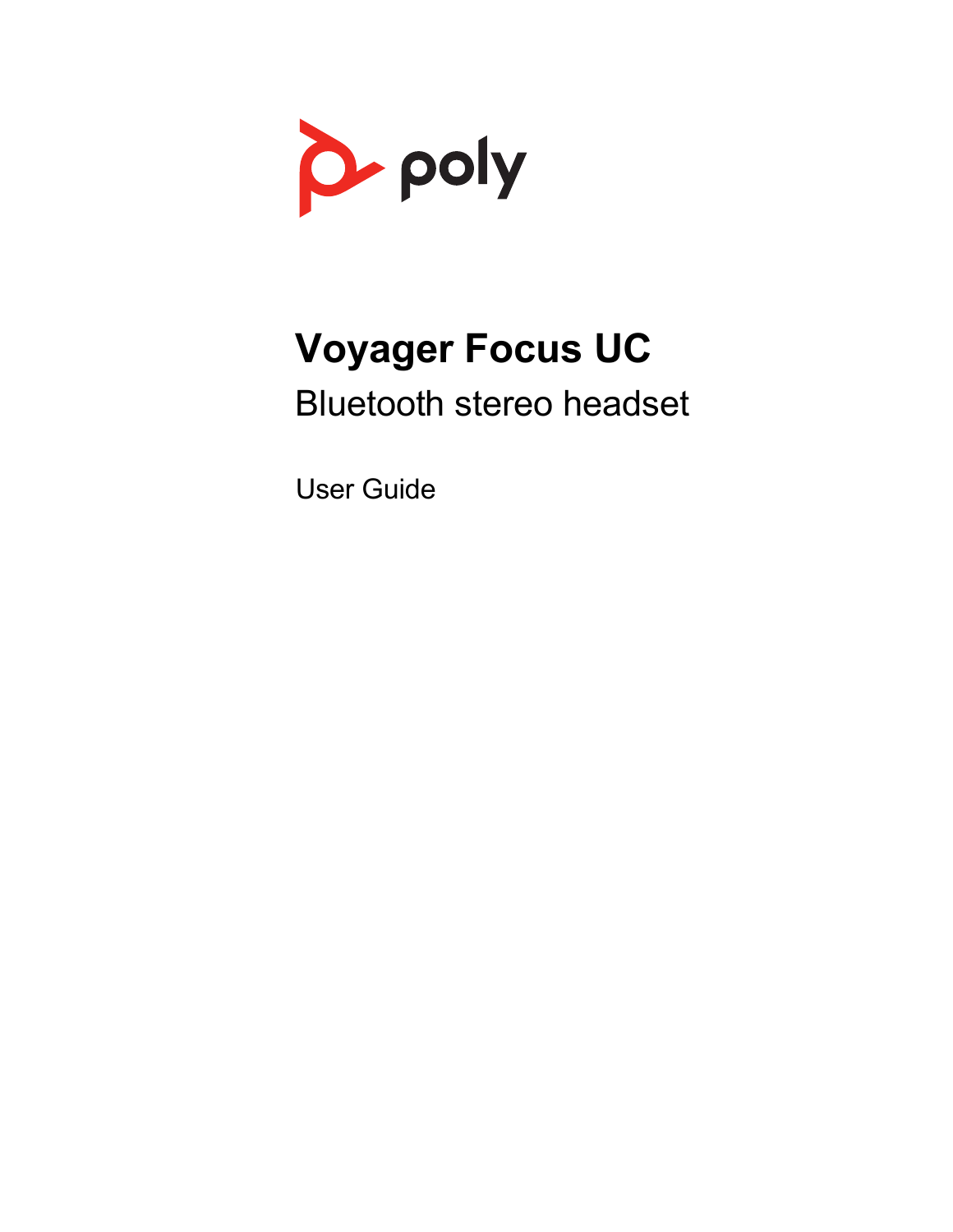### **Contents**

[Overview](#page-2-0) **3** [Headset](#page-2-0) **3** [Headset LEDs](#page-3-0) **4** [Charge stand\\*](#page-3-0) **4** [USB Bluetooth adapter](#page-4-0) **5** [Connect and pair](#page-5-0) **6** [Connect to PC](#page-5-0) **6** [Configure USB adapter](#page-5-0) **6** [Pair to mobile device](#page-5-0) **6** [Pair USB adapter again](#page-6-0) **7** [Fit and charge](#page-8-0) **9** [Wear on the right or left](#page-8-0) 9 [Charge your headset](#page-8-0) **9** [Check headset battery status](#page-8-0) **9** [Load software](#page-9-0) **10** [Update your Poly device](#page-9-0) **10** [The basics](#page-10-0) **11** [Make/Take/End Calls](#page-11-0) **12** [Mute/unmute](#page-11-0) **12** [OpenMic](#page-11-0) **12** [Volume](#page-11-0) **12** [Play or pause music](#page-11-0) **12** [Track selection](#page-11-0) **12** [Use sensors](#page-11-0) **12** [ANC](#page-12-0) **13** [Interact with Microsoft softphone](#page-12-0) **13** [More Features](#page-13-0) **14** [DeepSleep Mode](#page-13-0) **14** [Answer calls from a second device](#page-13-0) **14** [Change language](#page-13-0) **14** [What's in the box](#page-14-0) **15** [Accessories](#page-14-0) **15** [Troubleshoot](#page-15-0) **16** [Support](#page-17-0) **18**

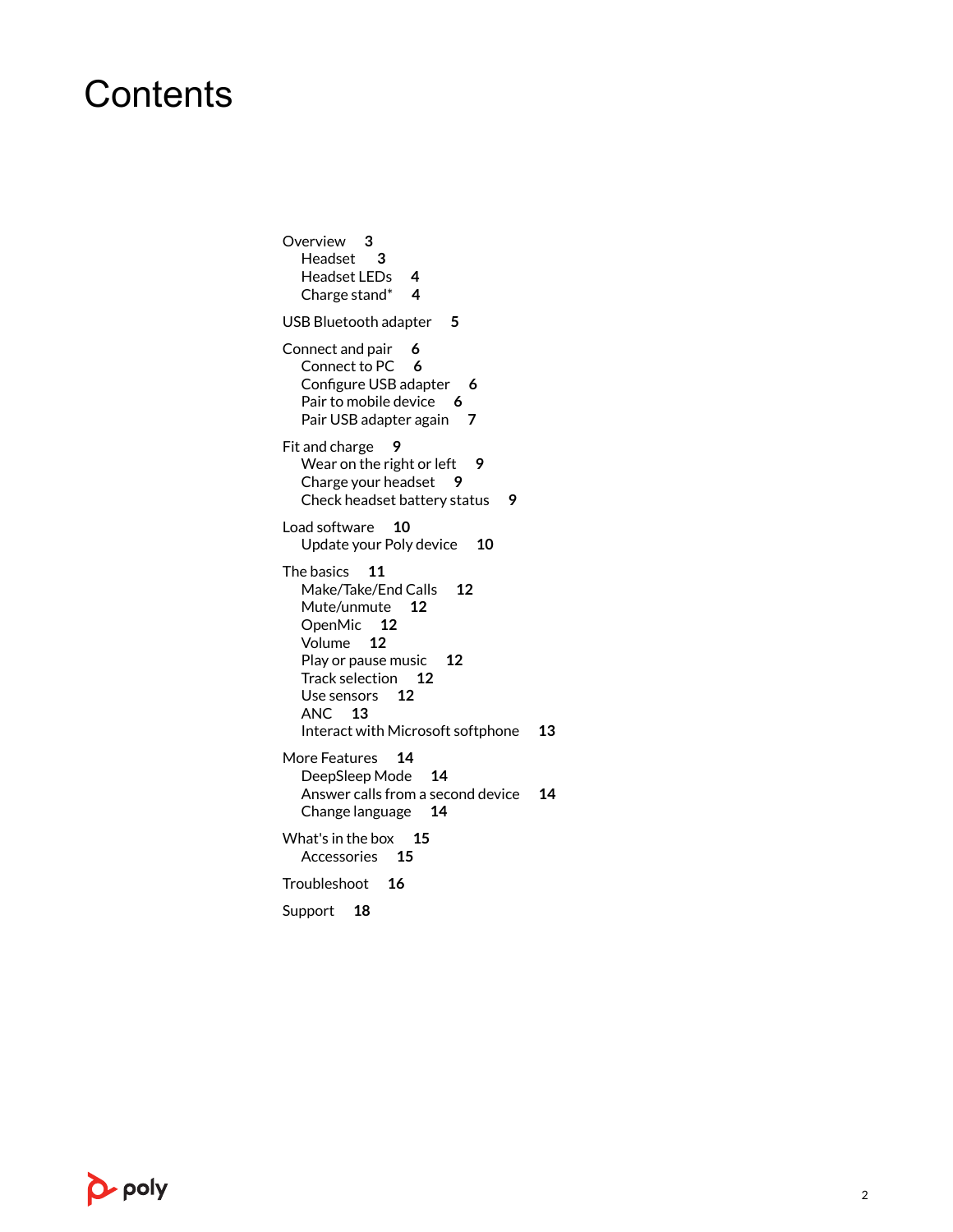### <span id="page-2-0"></span>**Overview**

Headset



| 中土                           | Volume up/down                                                         |  |
|------------------------------|------------------------------------------------------------------------|--|
| $\blacktriangleleft$         | Track backward*                                                        |  |
| $>$ 11                       | Play/pause music*                                                      |  |
| $\mathbf{L}$                 | Track forward*                                                         |  |
| ANC                          | Active noise cancelling                                                |  |
| ø                            | Charge port                                                            |  |
| 馬                            | Active call = mute/unmute                                              |  |
|                              | Idle = OpenMic (hear your surroundings)                                |  |
| $\frac{1}{2}$                | Headset LEDs for pairing, battery status, online indicator             |  |
| $\setminus$ ( $\mathbb{G}$ ) | Call button ([])/Press to interact with Microsoft Teams (app required) |  |
| Φ                            | Power button                                                           |  |
| $\ast$                       | Bluetooth pair button                                                  |  |

**NOTE** *\*Functionality varies by application. Does not function with web-based apps.*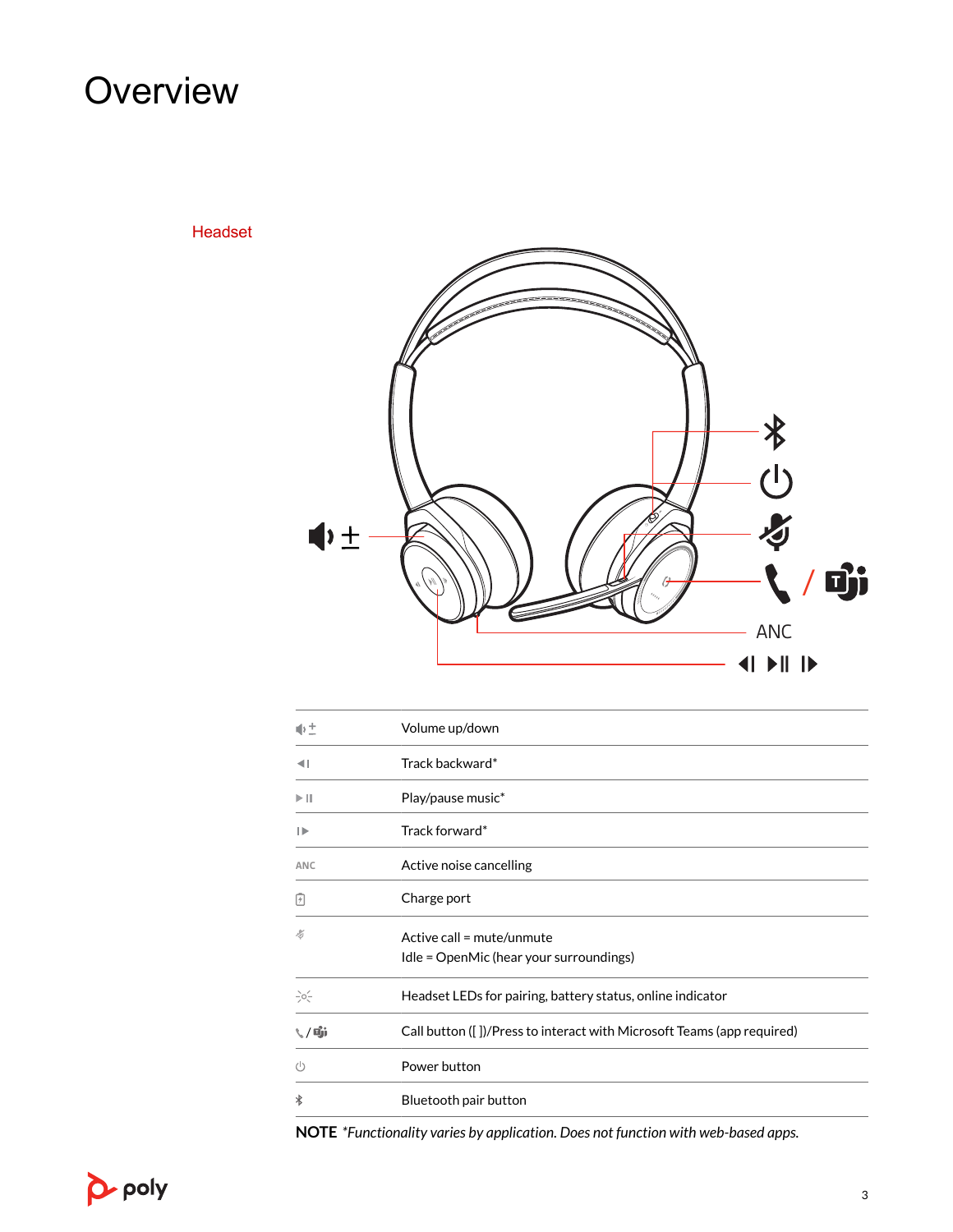#### <span id="page-3-0"></span>**1 Connection status** Headset LEDs

| <b>Headset LEDs</b>   | What they mean |
|-----------------------|----------------|
| Flashing red and blue | Pairing        |
| 3 red flashes         | Incoming call  |
| Flashing red          | On a call      |

### **2 Battery status:** View LEDs when the headset is charging or by pressing the Call button, Mute button or Pairing button when the headset is idle.

| <b>Headset LEDs</b> | What they mean                     |
|---------------------|------------------------------------|
| 4-5 blue flashes    | Battery high                       |
| 2-3 blue flashes    | Battery medium                     |
| 1 red flash         | <b>Battery low</b>                 |
| 3 red flashes       | Battery critical; Recharge headset |

### Charge stand\*



**NOTE** *\*Contents may vary by product.*

**NOTE** *Both the charge stand and micro USB cable can be plugged into either a computer or wall charger. It is only necessary to plug the charge stand into a computer to update firmware.*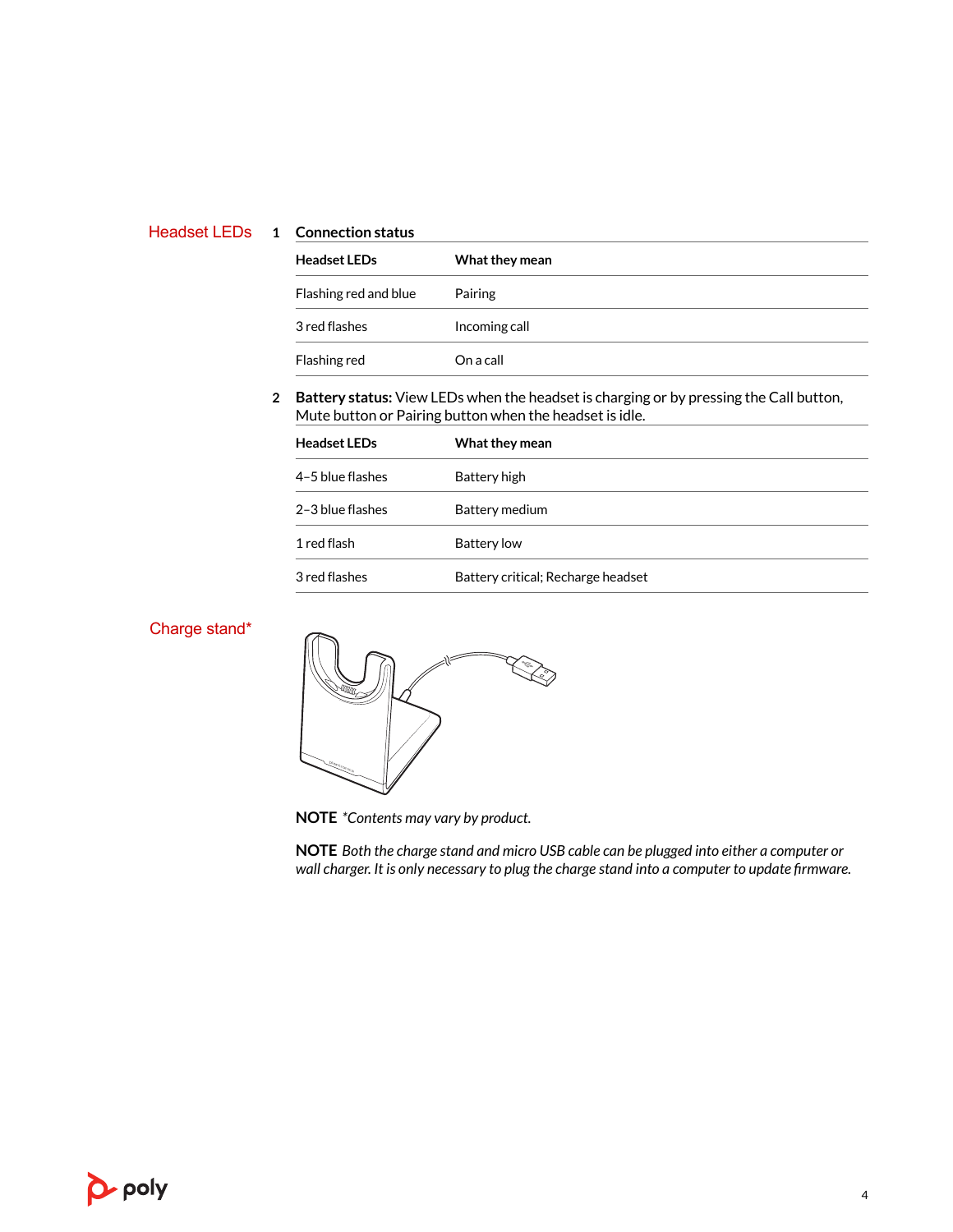## <span id="page-4-0"></span>USB Bluetooth adapter



Your high-fidelity Bluetooth USB adapter comes pre-paired to your Poly device. Plug it into your computer to connect to high-fidelity computer audio.

**NOTE** *Adapter's USB connection and design may vary, but function is the same.*

#### **Standard LEDs**

| USB LEDs              | What they mean                |
|-----------------------|-------------------------------|
| Flashing red and blue | Pairing                       |
| Solid blue            | Headset connected             |
| Flashing blue         | On a call                     |
| Solid red             | Mute active                   |
| Flashing purple       | Streaming media from computer |

| LEDs when Microsoft Teams* is detected |                              |  |
|----------------------------------------|------------------------------|--|
| <b>USB LEDs</b>                        | What they mean               |  |
| Flashing red and blue                  | Pairing                      |  |
| Solid purple                           | Microsoft Teams connected    |  |
| Flashing blue                          | On a call                    |  |
| Solid red                              | Mute active                  |  |
| Pulsing purple                         | Microsoft Teams notification |  |

**NOTE** *\*Requires Microsoft Teams desktop application.*

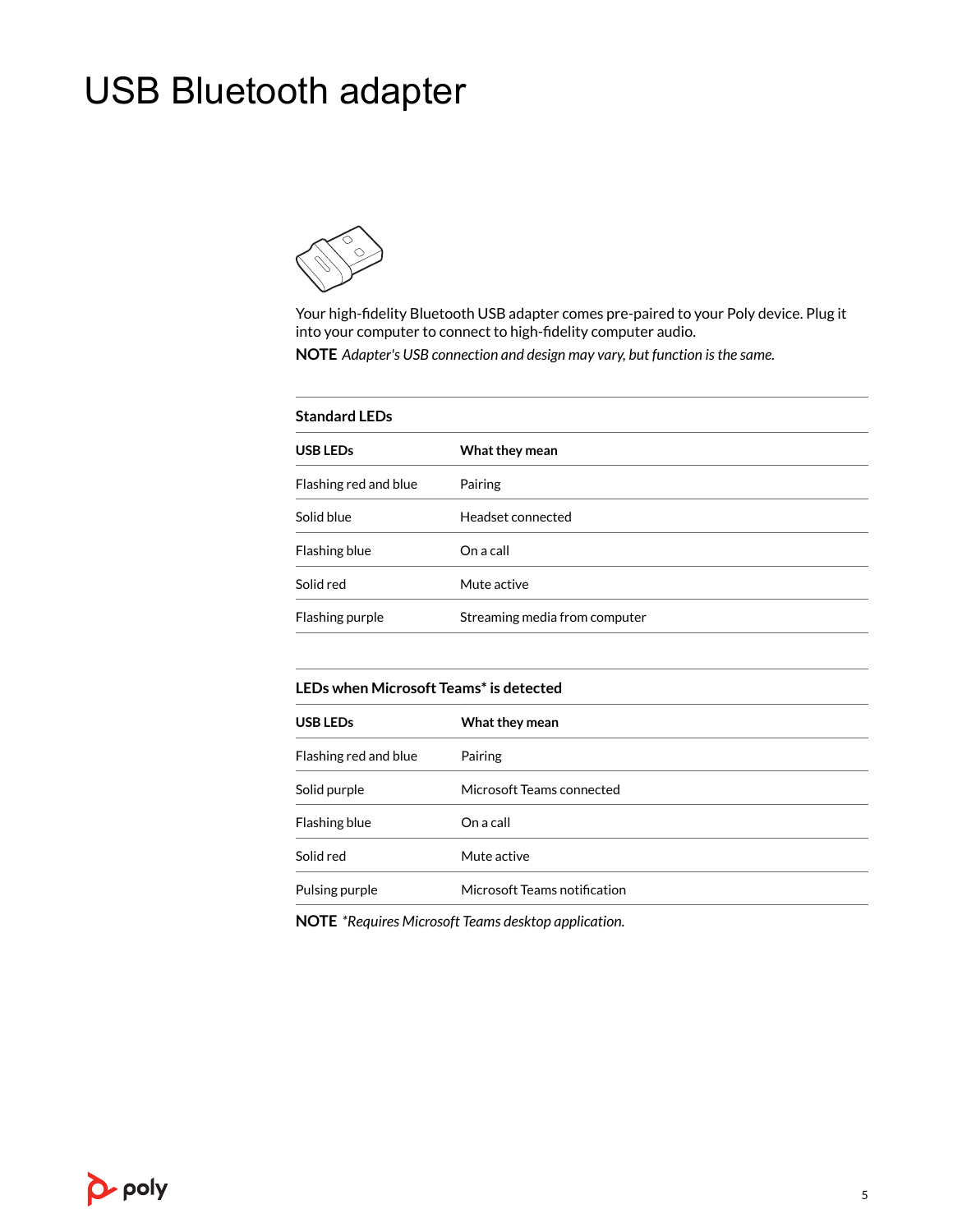### <span id="page-5-0"></span>Connect and pair

### Connect to PC

Your Bluetooth USB adapter provides the best connection, softphone functionality and acoustic sound quality through your headset. The adapter comes pre-paired to your headset.

**1** Turn on your headset and insert the Bluetooth USB adapter into your laptop or PC.



- **2** The USB adapter LED flashes and then turns solid to indicate the headset is connected to the USB adapter. If you are wearing your headset you hear "PC connected" to indicate the connection has been established. When on a call, the LED on the USB adapter flashes blue. When not on a call the LED is solid.
- **3** Load Poly Lens Desktop App by visiting [poly.com/lens](http://www.poly.com/lens). This allows you to customize your headset behavior through advanced settings and options.

#### Configure USB adapter

Your high-fidelity Bluetooth USB adapter comes ready to take calls. If you want to listen to music, you will need to configure your Bluetooth USB adapter.

#### **Windows**

- **1** To configure your Bluetooth USB adapter to play music, go to Start menu > Control Panel > Sound > Playback tab. Select **Poly BT700** or **Plantronics BT600,** set it as the Default Device and click OK.
- **2** To pause music when you place or receive calls, go to Start menu > Control Panel > Sound > Communications tab and select the desired parameter. Mac
- **1** To configure the Bluetooth USB adapter, go to Apple menu > System Preferences > Sound. On both the Input and Output tabs, select **Poly BT700** or **Plantronics BT600**.
- **1** To put your headset in pair mode, slide and hold the Power  $\cup$  switch away from the off position until you hear "pairing" and the headset LEDs flash red and blue. Pair to mobile device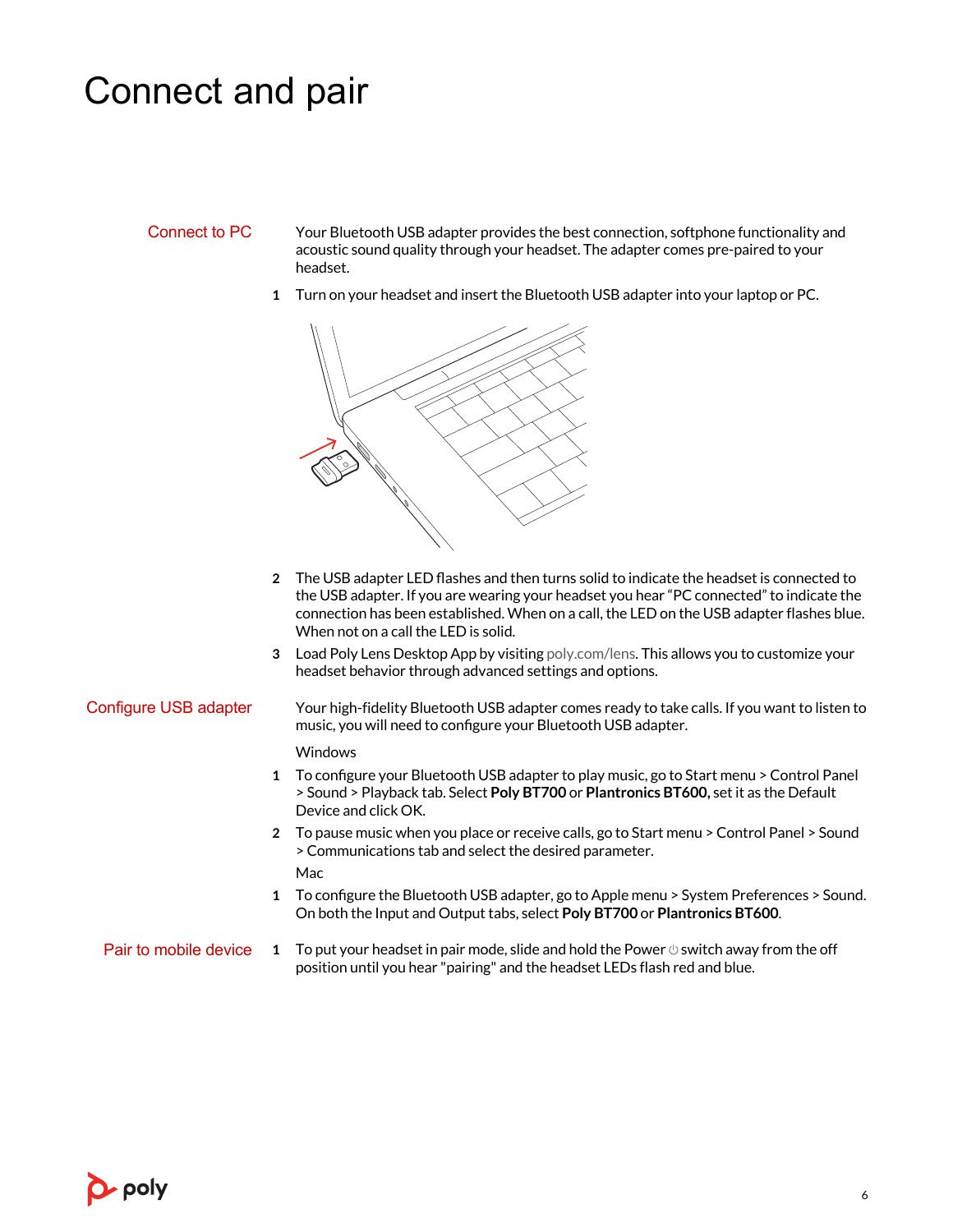<span id="page-6-0"></span>

**2** Select "Poly VFocus." Once successfully paired, you hear "pairing successful" and the headset LEDs stop flashing. **NOTE** *Your headset can pair with up to 8 devices but only maintain 2 connections simultaneously; this includes the Bluetooth USB adapter.*

Pair USB adapter again *Typically, your USB adapter is pre-paired to your Poly audio device. In the event that your adapter is disconnected or bought separately, you will need to pair the adapter to your Poly device. The adapter pairing method depends on which USB adapter you use.*

#### **Pair BT700 USB adapter again**

Your USB adapter requires Poly Lens Desktop App to pair to a Poly audio device. Download: [poly.com/lens.](http://www.poly.com/lens)





- **1** Insert the high-fidelity Bluetooth USB adapter into your laptop or computer and wait for your computer to recognize it.
- **2** Put your Poly audio device in pair mode.
- **3** Launch Poly Lens Desktop App and navigate to Poly BT700.
- **4** Put your Bluetooth USB adapter into pair mode by selecting "Pair new device" on the adapter's main page or overflow menu. Your adapter flashes red and blue. Pairing is successful when you hear "pairing successful" and "PC connected" and the Bluetooth USB adapter LED is solid.

**NOTE** *To pair again using Plantronics Hub Desktop App, navigate to the app's Poly BT700 general settings and select "Pair."*

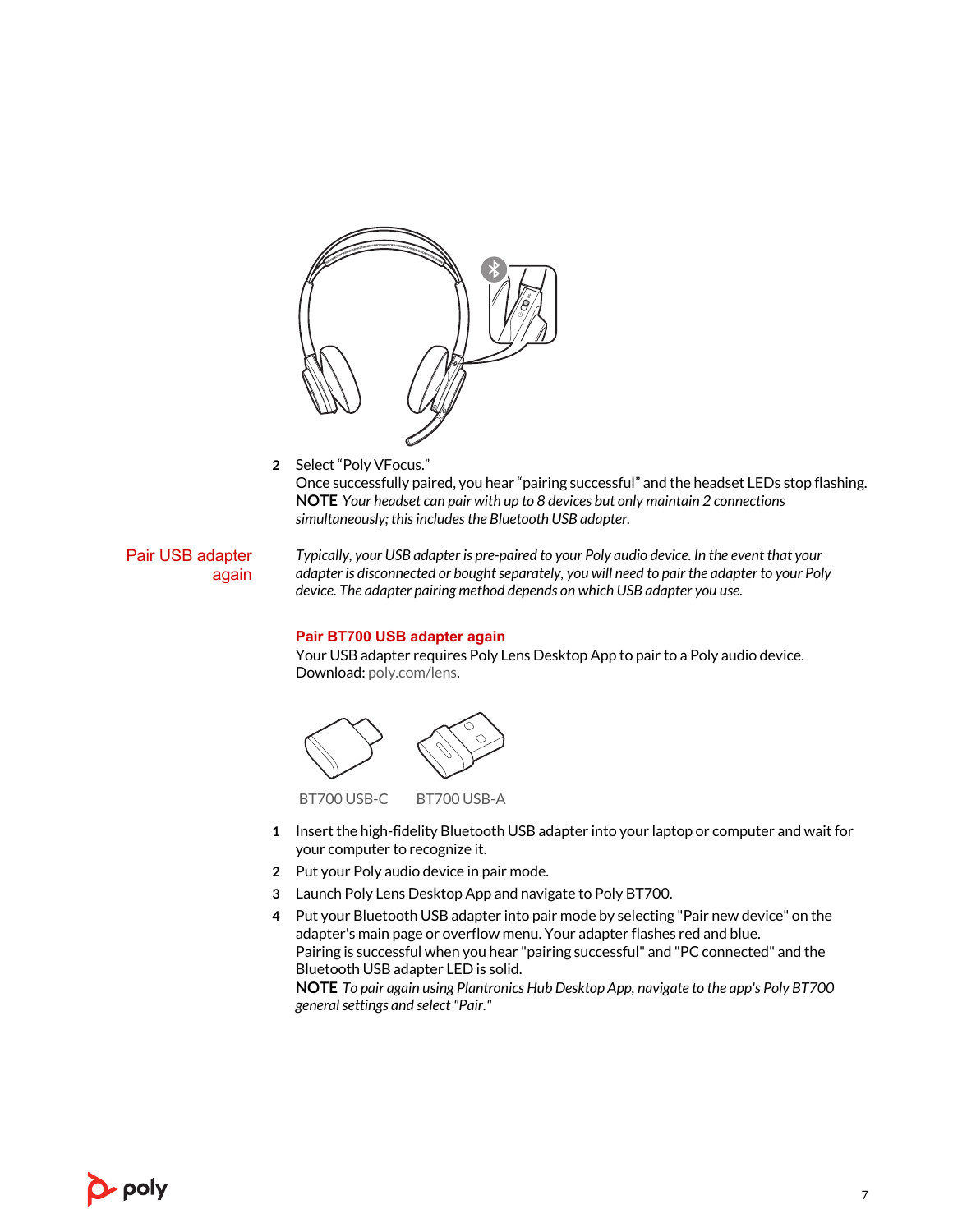### **Pair BT600 USB adapter again**



- **1** Insert the high-fidelity Bluetooth USB adapter into your laptop or computer and wait for your computer to recognize it.
- **2** Put your Poly audio device in pair mode.
- **3** Put your Bluetooth USB adapter into pair mode by pressing and holding the recessed pair button with a pen or paperclip until the Bluetooth USB adapter flashes red and blue.



**NOTE** *Adapter design varies by USB connection.*

Pairing is successful when you hear "pairing successful" and "PC connected" and the Bluetooth USB adapter LED is solid.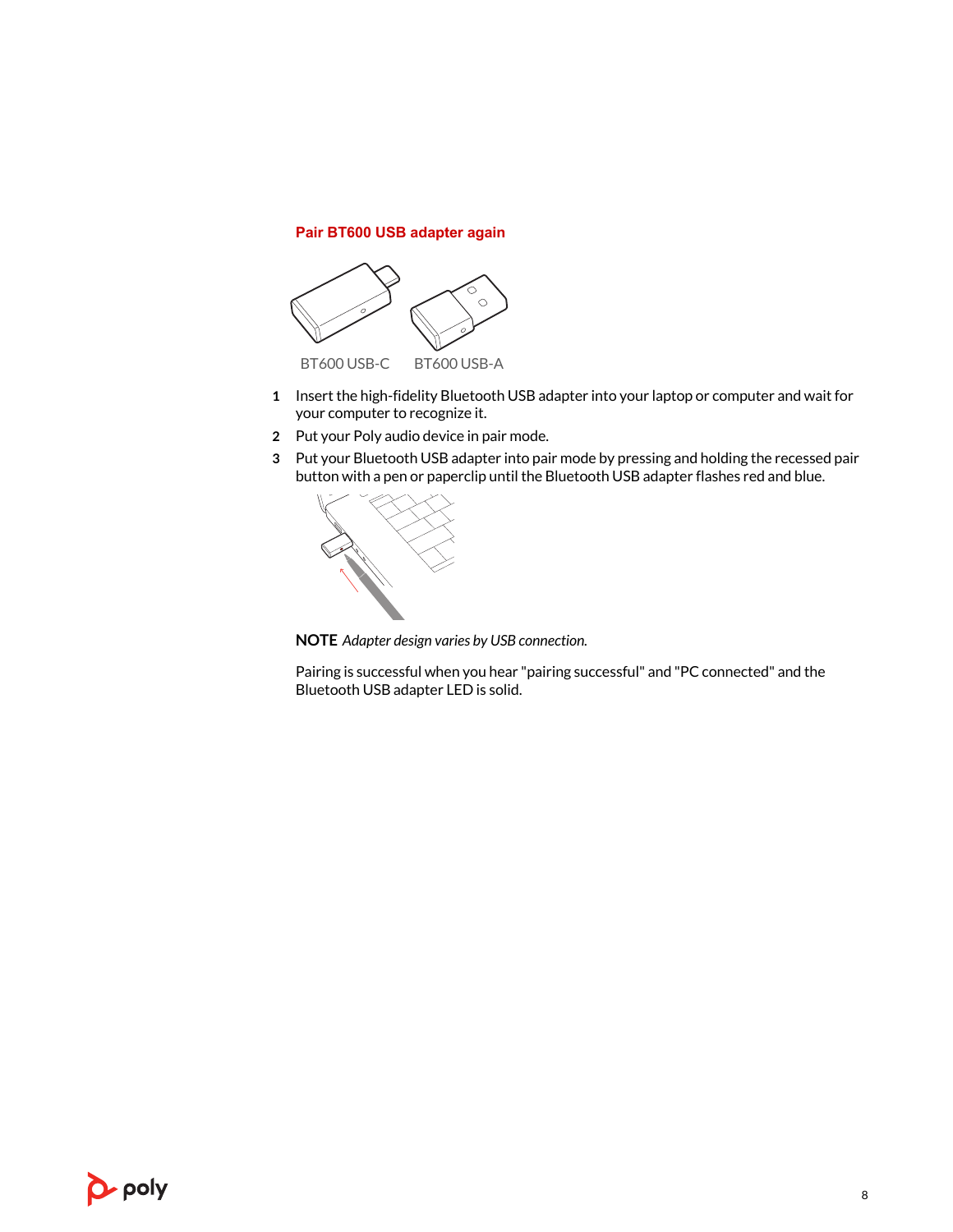### <span id="page-8-0"></span>Fit and charge

Wear on the right or left

To position the microphone on the right or left side, rotate the microphone boom up and over. Adjust the boom so it points to the corner of your mouth.



**TIP** *Your headset senses when you change the microphone boom from one side to the other and syncs the audio and controls specific to each side.*

**IMPORTANT** *Before using, charge the headset fully to reset the accuracy of the talk time prompts.* Charge your headset

> Charge your headset with the charge stand or the micro USB cable. The headset LEDs flash when charging. It takes up to 2 hours to fully charge your headset. The LEDs turn off once charging is complete.

**NOTE** *Both the charge stand and micro USB cable can be plugged into either a computer or wall charger. It is only necessary to plug into a computer to update firmware.*





Charge stand Micro USB cable

|                              | Headset LEDs Battery status                     |
|------------------------------|-------------------------------------------------|
| 4-5 blue blinks Battery high |                                                 |
|                              | 2-3 blue blinks Battery medium                  |
|                              | 1 red blink Battery low                         |
|                              | flashing red Battery critical; Recharge headset |

#### Check headset battery status

There are several ways to check your headset battery status.

- **1** Wearing the headset, tap the Call *I* button and listen to the voice alert (smartphone only).
- **2** When not wearing the headset, tap any button except the Call button and observe the headset LEDs.
- **3** Place the headset in the charge cradle and observe the headset LEDs.

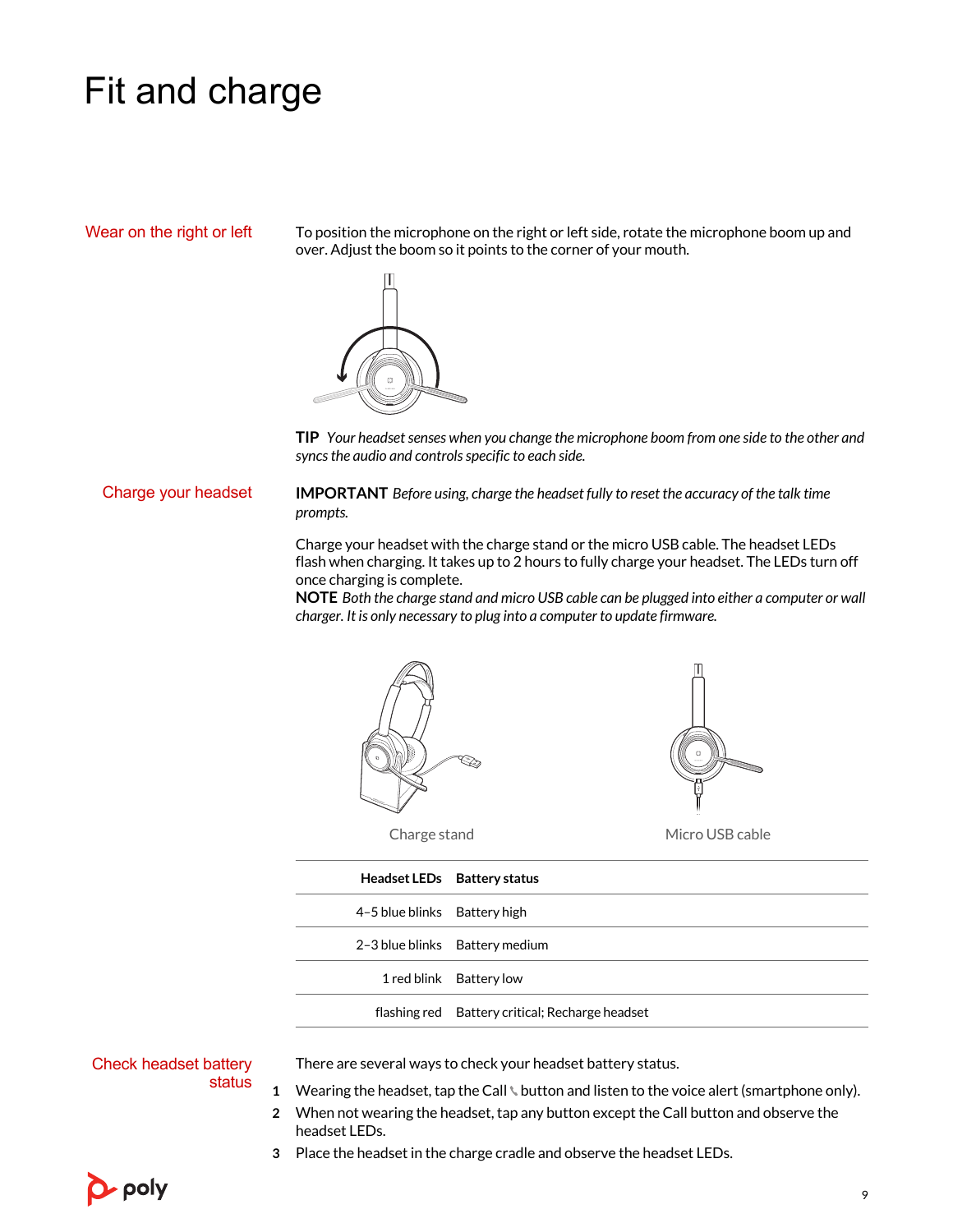### <span id="page-9-0"></span>Load software

Customize your device behavior through advanced settings and options with Poly Lens App. Some softphones require the installation of Poly software to enable device call control (answer/end and mute) functionality. Download: [poly.com/lens.](http://www.poly.com/lens)

**NOTE** *Device settings and updates are also available in Plantronics Hub App.*

Update your Poly device Keep your firmware and software up-to-date to improve performance and add new features to your Poly device.

- **1** Download Poly Lens Desktop App at [poly.com/software.](https://www.poly.com/software)
- **2** To update your headset, dock your headset in the charge stand and plug it directly into your computer.
- **3** Open Poly Lens Desktop App on your computer and select your device name and then select the update button, if available. While updating:
	- Do not use your Poly device until the update is complete.
	- Disconnect your Poly device from paired devices such as phones, tablets and computers.
	- Do not start a second update from a second device.
	- Do not stream media.
	- Do not answer or place a call.

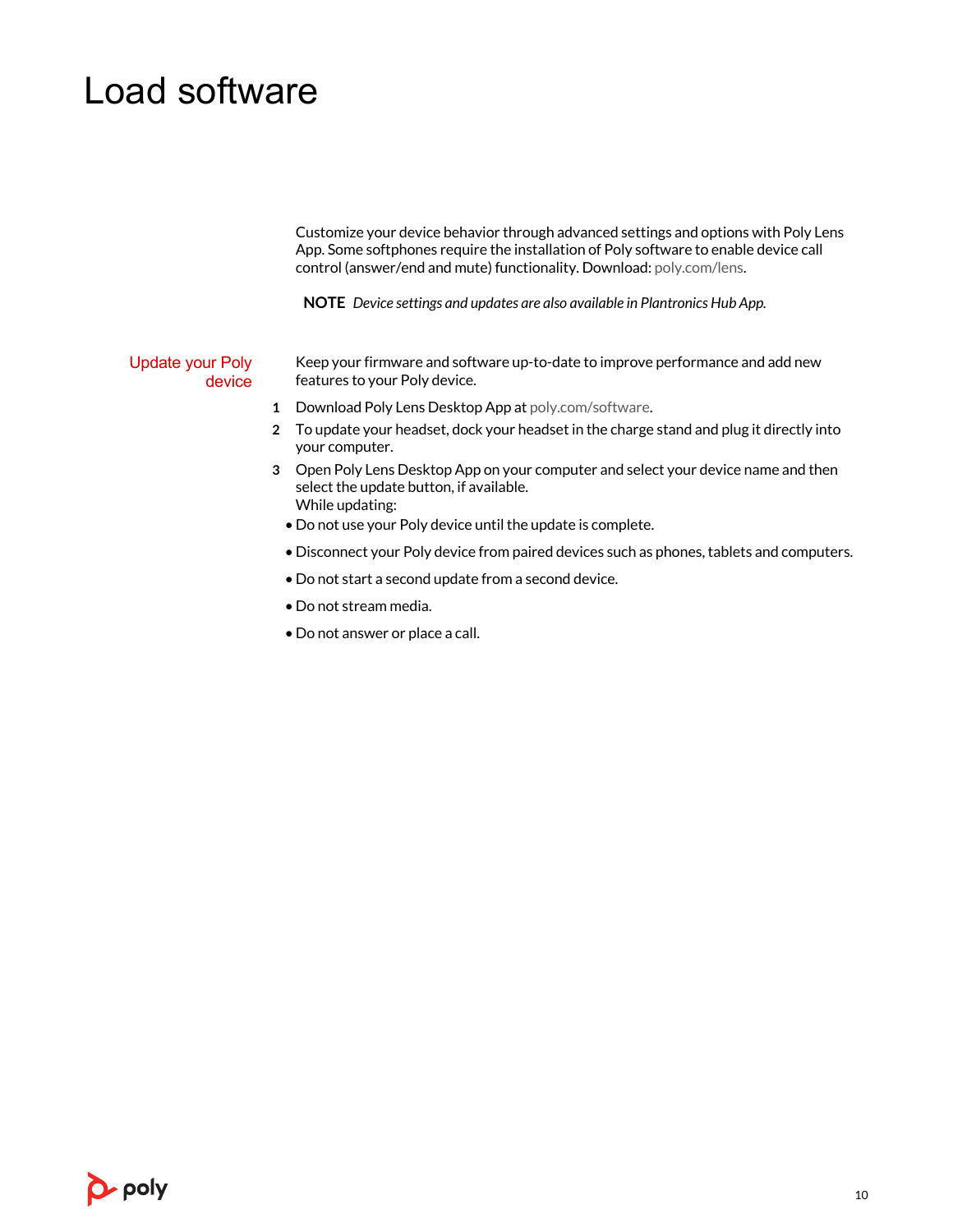### <span id="page-10-0"></span>The basics



| №±                   | Volume up/down                                                       |
|----------------------|----------------------------------------------------------------------|
| $\blacktriangleleft$ | Track backward*                                                      |
| $\triangleright$ II  | Play/pause music*                                                    |
| ⊪                    | Track forward*                                                       |
| ANC                  | Active noise cancelling                                              |
| 团                    | Charge port                                                          |
| 省                    | Active call = mute/unmute<br>Idle = OpenMic (hear your surroundings) |
| $\div \circ \div$    | Headset LEDs for pairing, battery status, online indicator           |
| X                    | Call button ([])                                                     |
| U                    | Power button                                                         |
| ∦                    | Bluetooth pair button                                                |

**NOTE** *\*Functionality varies by application. Does not function with web-based apps.*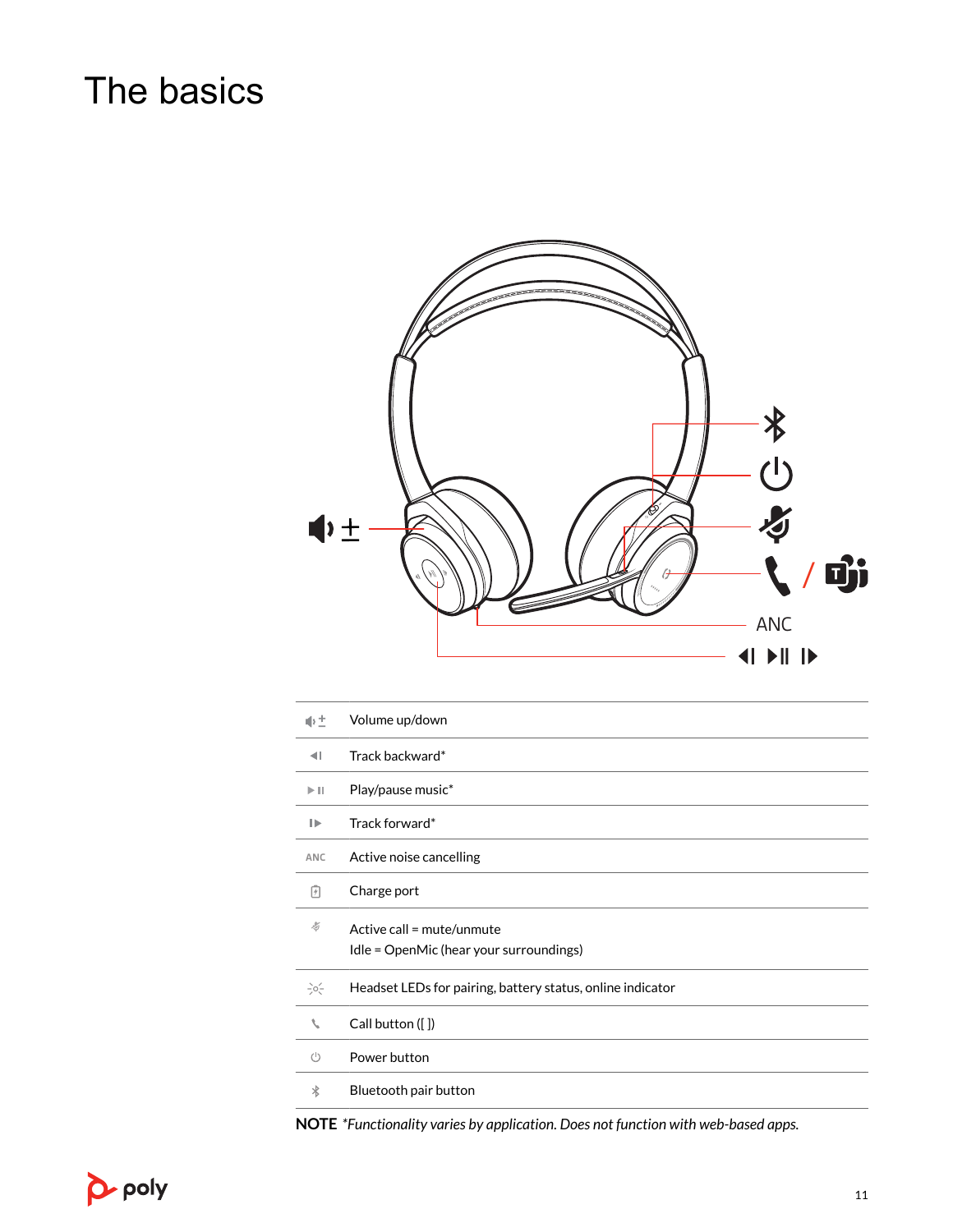<span id="page-11-0"></span>

| <b>Make/Take/End Calls</b> | Answer or end a call<br>Tap the Call \ button.                                                                                                                                     |                                                                                                                                                                                                      |                                    |
|----------------------------|------------------------------------------------------------------------------------------------------------------------------------------------------------------------------------|------------------------------------------------------------------------------------------------------------------------------------------------------------------------------------------------------|------------------------------------|
|                            | <b>Call back last call (smartphone)</b><br>To dial your last number you dialed, double-tap the Call \ button.                                                                      |                                                                                                                                                                                                      |                                    |
|                            | <b>Voice assistant</b><br>search, and other smartphone voice controls.                                                                                                             | Siri, Google Assistant <sup>"</sup> , Cortana Press and hold the Call button for 2 seconds to activate<br>your phone's default voice assistant. Wait for the phone prompt to activate voice dialing, |                                    |
| Mute/unmute                | While on an active call, choose:<br>• Tap the red Mute button                                                                                                                      |                                                                                                                                                                                                      |                                    |
|                            | • Take off/put on your headset while on an active call (requires active smart sensors)                                                                                             |                                                                                                                                                                                                      |                                    |
| <b>OpenMic</b>             | While not on a call, tap the red Mute button to activate OpenMic and hear your<br>surroundings. Control the level of ambient noise you hear by adjusting the volume wheel.         |                                                                                                                                                                                                      |                                    |
| Volume                     | Rotate the volume wheel $\psi^{\pm}$ forward (+) or backward (-) to control the volume.                                                                                            |                                                                                                                                                                                                      |                                    |
| Play or pause music        | Choose:<br>. Put on/take off the headset (requires active smart sensors)                                                                                                           |                                                                                                                                                                                                      |                                    |
|                            | • Tap the Play/pause II button                                                                                                                                                     |                                                                                                                                                                                                      |                                    |
|                            |                                                                                                                                                                                    | <b>NOTE</b> Functionality varies by application. Does not function with web-based apps.                                                                                                              |                                    |
| <b>Track selection</b>     | Tap the Forward button I▶ or Back button <i control="" selection.<br="" the="" to="" track="">NOTE Functionality varies by application. Does not function with web-based apps.</i> |                                                                                                                                                                                                      |                                    |
| Use sensors                |                                                                                                                                                                                    | Smart sensors respond when you put on or take off your headphones.                                                                                                                                   |                                    |
|                            | With active sensors                                                                                                                                                                | putting on the headset will:                                                                                                                                                                         | taking off the headset will:       |
|                            | Call                                                                                                                                                                               | answer the call                                                                                                                                                                                      | mute the headset                   |
|                            | Music/media                                                                                                                                                                        | resume music/media (if<br>playing previous to taking off)*                                                                                                                                           | pause music/media (if<br>playing)* |
|                            | Mute                                                                                                                                                                               | unmute if on an active call                                                                                                                                                                          | mute if on an active call          |
|                            |                                                                                                                                                                                    | NOTE *Functionality varies by application. Does not function with web-based apps.                                                                                                                    |                                    |

#### **Reset sensors**

You may need to reset the sensors if they are not working as expected.

There are two ways to reset the headset sensors. Choose:

- With your headset powered on, charge your headset on the charge stand for 10 seconds
- Press and hold both the Mute  $\text{\textdegree}$  and Play/pause  $\blacktriangleright$  II buttons for more than 4 seconds until the LEDs flash purple twice, being careful to not touch the earcup padding or allow it to come in contact with surfaces

#### **Disable sensors**

You can disable your headset smart sensors 2 ways:

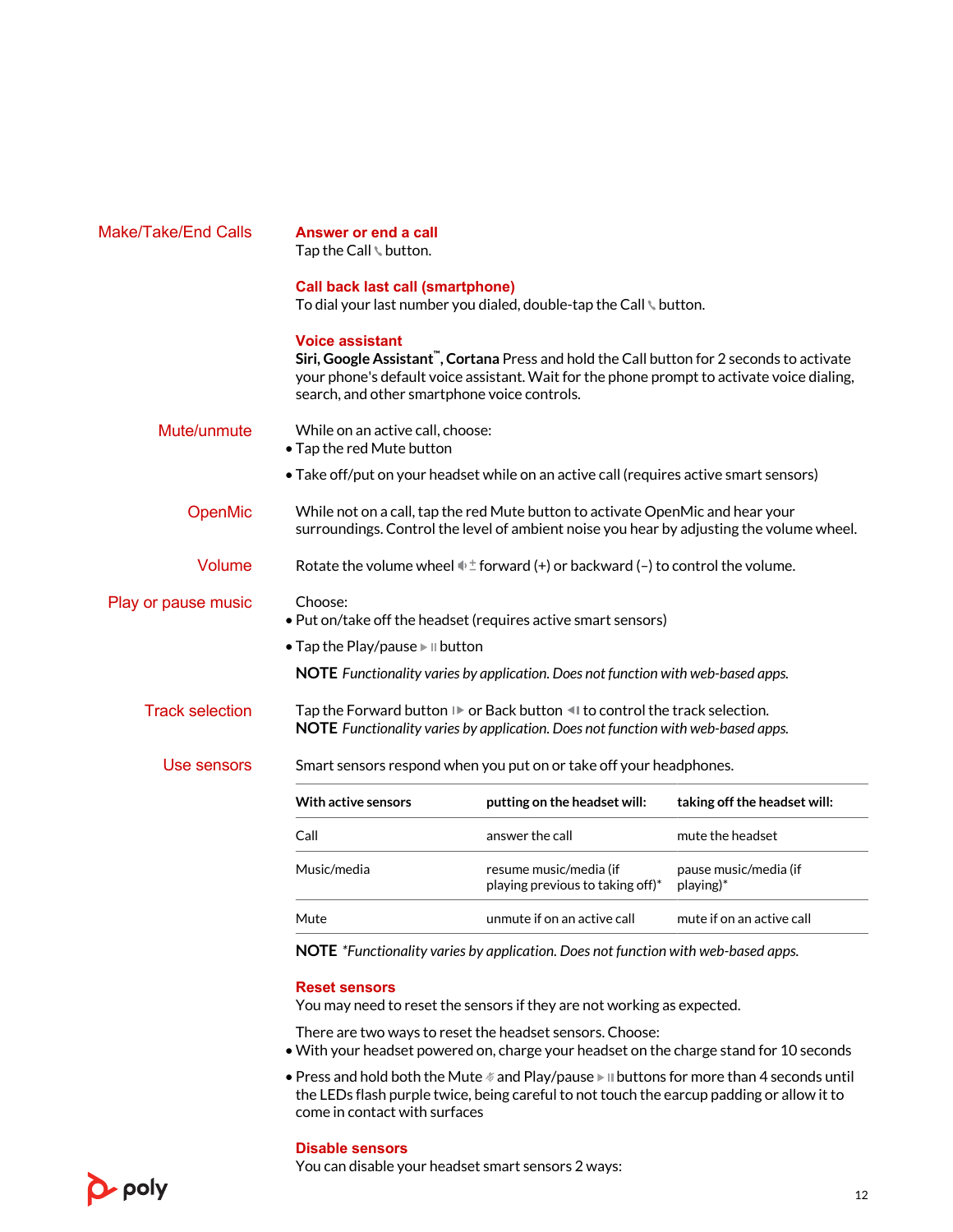<span id="page-12-0"></span>

• Hold both the Mute  $\ell$  and Call \ buttons for more than 4 seconds until the LED flashes purple then red. Repeat to reactivate; the LED flashes purple then blue

**NOTE** *Sensors cannot be disabled while streaming audio.*

Active Noise Canceling (ANC) reduces external noise and enhances your music and sound quality. ANC

Your headset ships with ANC on. To turn ANC off, slide the switch away from "ANC."

- For Microsoft Teams, tap the headset's Call \ button to interact (Teams desktop application required). Interact with Microsoft softphone
	- For Skype for Business, press and hold the headset's Call \ button for 2 seconds to interact (Skype for Business desktop application required).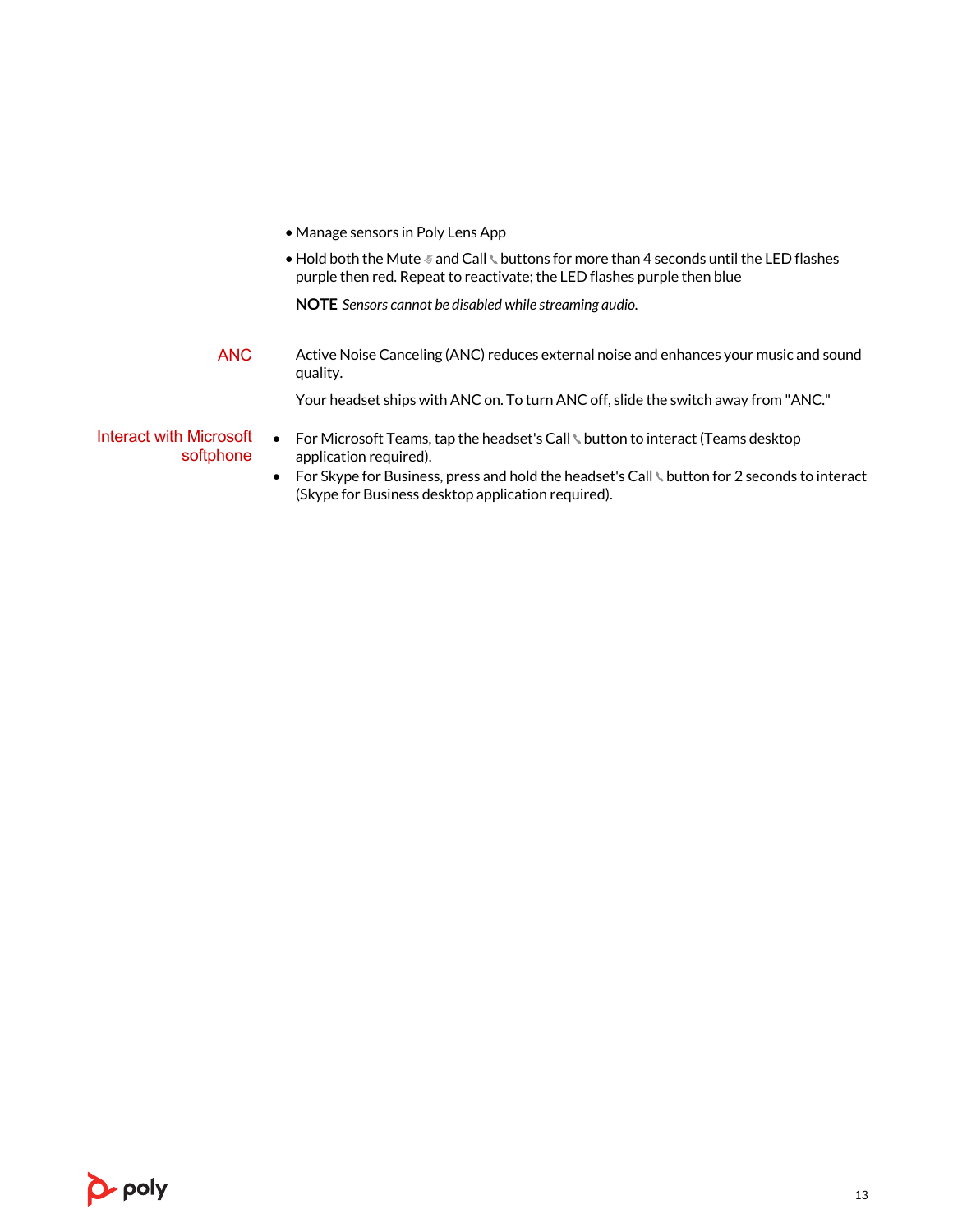### <span id="page-13-0"></span>More Features

| DeepSleep Mode      | If you leave your headphones powered on but out of range of your paired phone or USB<br>adapter for more than 7 days, your headset conserves its battery power by entering into<br>DeepSleep mode.                                             |
|---------------------|------------------------------------------------------------------------------------------------------------------------------------------------------------------------------------------------------------------------------------------------|
|                     | Once back in range with your phone or USB adapter, press the Call control \ button to exit<br>DeepSleep mode.                                                                                                                                  |
| Answer calls from a | It's easy to answer calls from two devices (including softphone).                                                                                                                                                                              |
| second device       | When on a call, you hear a ringtone notification of the incoming call from the second<br>paired device.                                                                                                                                        |
|                     | To answer a second call from the other device, first tap the Call $\mathbb k$ button to end the current<br>call and tap the Call button again to answer the new call. If you choose to not answer the<br>second call, it will go to voicemail. |
| Change language     | You can change the voice prompts language of your headset (for example "mute on").                                                                                                                                                             |
|                     | Load Poly Lens App on your computer. Download: poly.com/lens.<br>1                                                                                                                                                                             |
|                     | Dock your headset in the charge stand and plug it directly into your computer.<br>$\overline{2}$                                                                                                                                               |
|                     | Disconnect your headset from other devices.<br>3                                                                                                                                                                                               |

**4** Open Poly Lens App and go to your device's Settings > Language to view language choices for voice prompts.

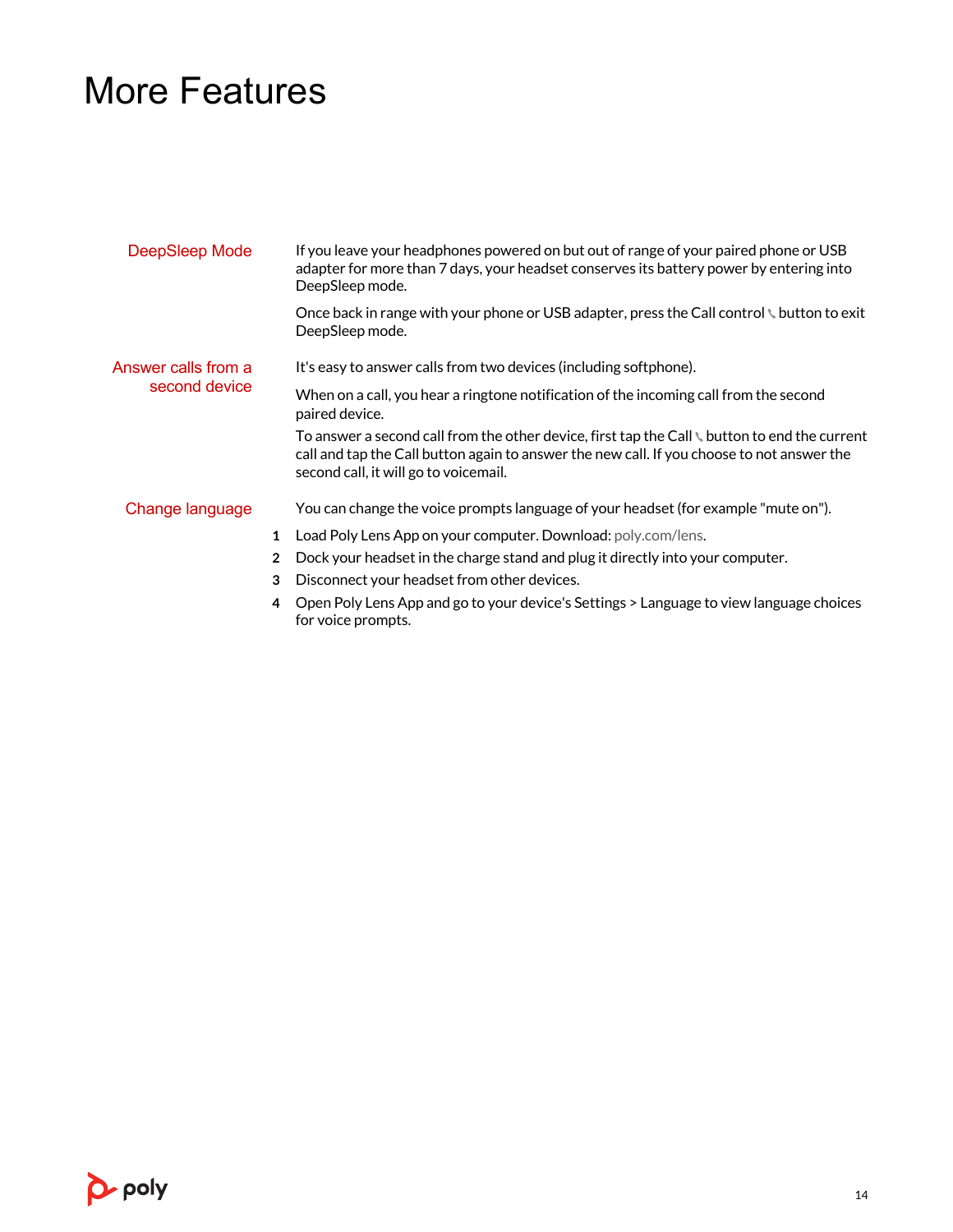### <span id="page-14-0"></span>What's in the box

Contents may vary by product.





Wall charger

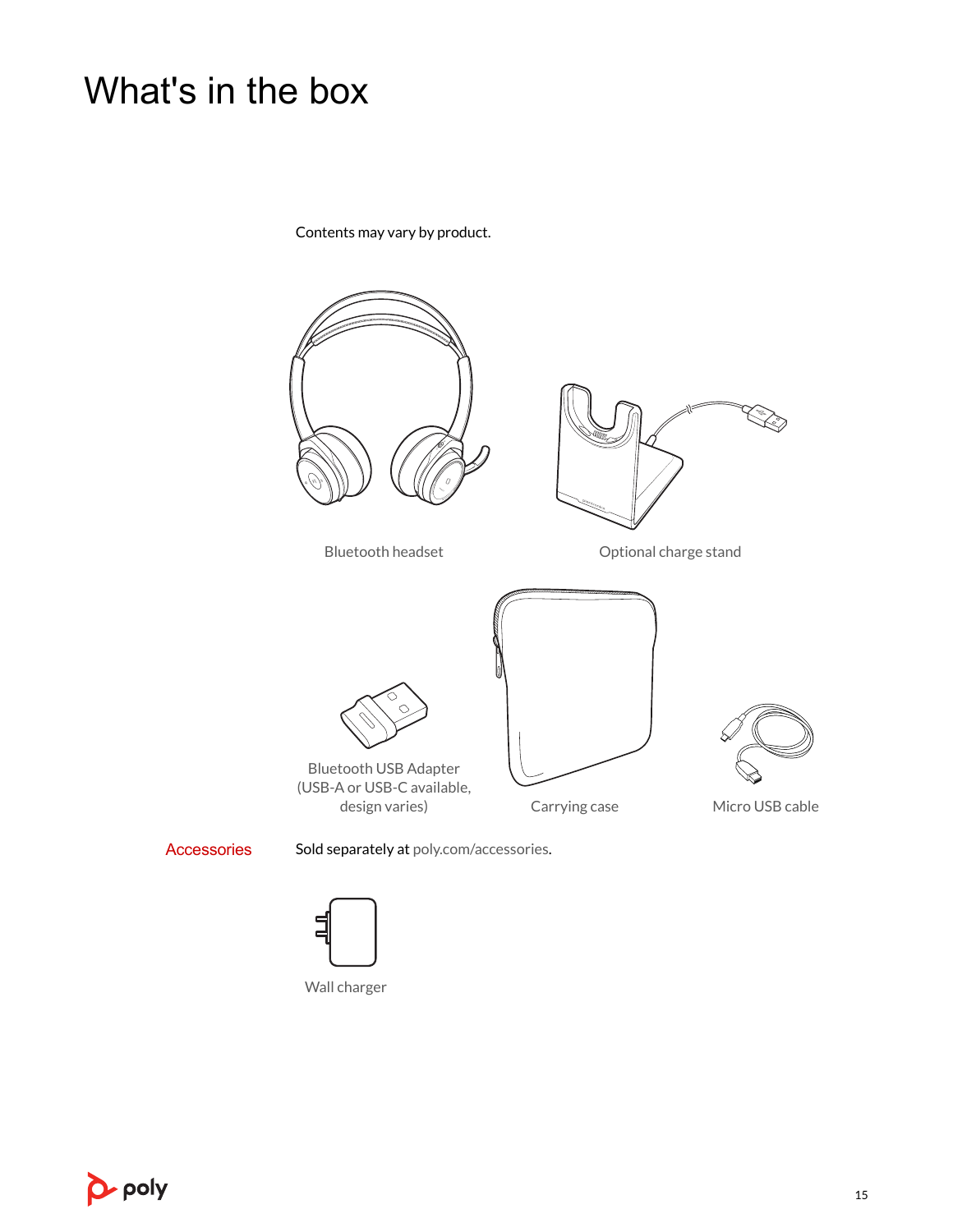## <span id="page-15-0"></span>**Troubleshoot**

| How do I pair my headset to a<br>mobile device?                                                                          | See Pair to mobile device.                                                                                                                                                                                                                                                                                                     |
|--------------------------------------------------------------------------------------------------------------------------|--------------------------------------------------------------------------------------------------------------------------------------------------------------------------------------------------------------------------------------------------------------------------------------------------------------------------------|
| How do I pair my headset to a<br>computer or laptop?                                                                     | Plug in the USB Bluetooth adapter to your computer or<br>laptop. The adapter is paired to your headset and connects to<br>computer audio. See Connect to PC.                                                                                                                                                                   |
| Why should I use the USB<br>Bluetooth adapter instead of my<br>computer's Bluetooth?                                     | Your USB Bluetooth adapter provides the best connection,<br>softphone functionality and acoustic sound quality through<br>your headset. See Connect to PC, Configure USB adapter.                                                                                                                                              |
| How do I pair my USB Bluetooth<br>adapter to another supported<br>Poly audio device?                                     | The pairing method depends on whether you use BT600 or<br>BT700 adapter. See Pair USB adapter again.                                                                                                                                                                                                                           |
| Can I connect my headset to a<br>mobile phone and computer at<br>the same time?                                          | Yes, your headset can connect to mobile and PC. Your<br>headset remembers up to 8 devices, but connect to up to 2<br>devices at a time. That includes the USB Bluetooth adapter.                                                                                                                                               |
| The headset audio is not working<br>as expected when connected to<br>my computer.<br>· During a call, nobody can hear me | Check the following:<br>. To configure the headset sound on your computer, see<br>Configure USB adapter.                                                                                                                                                                                                                       |
| . During a call, I can't hear anybody                                                                                    | • Ensure that only one softphone application is opened at a<br>time.                                                                                                                                                                                                                                                           |
| • Music is not coming through my<br>headset                                                                              | • For best performance, ensure your headset firmware is up-<br>to-date. See Update your Poly device.                                                                                                                                                                                                                           |
| • When I play music and a call<br>comes in, the music is too loud or<br>doesn't pause                                    |                                                                                                                                                                                                                                                                                                                                |
| My headset call control is not<br>working as expected when on a<br>softphone call.                                       | Check the following:<br>• For best performance, ensure your headset firmware is up-<br>to-date. See Update your Poly device.                                                                                                                                                                                                   |
|                                                                                                                          | • Ensure that only one softphone application is opened at a<br>time.                                                                                                                                                                                                                                                           |
|                                                                                                                          | • If required to enable headset control (answer/end and mute)<br>functionality, ensure you have Poly Lens Desktop App<br>installed. See Load software.                                                                                                                                                                         |
|                                                                                                                          | • Select your softphone application in Poly Lens Desktop App.                                                                                                                                                                                                                                                                  |
| During a call, I get interference<br>and drops in sound.                                                                 | Your headset is configured for optimal performance during<br>conference calls. Stereo telephony is on by default. To<br>increase Bluetooth density, change the setting from stereo<br>telephony to mono telephony by holding the Mute button for<br>four seconds while not on a call, until you hear "Wideband<br>stereo off." |
|                                                                                                                          | You can also change the setting in Poly Lens Desktop App or<br>Plantronics Hub for Windows/Mac by going to Settings ><br>Wireless > Extended Range Mode.                                                                                                                                                                       |
| Music from my computer is not<br>coming through my headset.                                                              | To configure your USB adapter to play music, see Configure<br>USB adapter.                                                                                                                                                                                                                                                     |

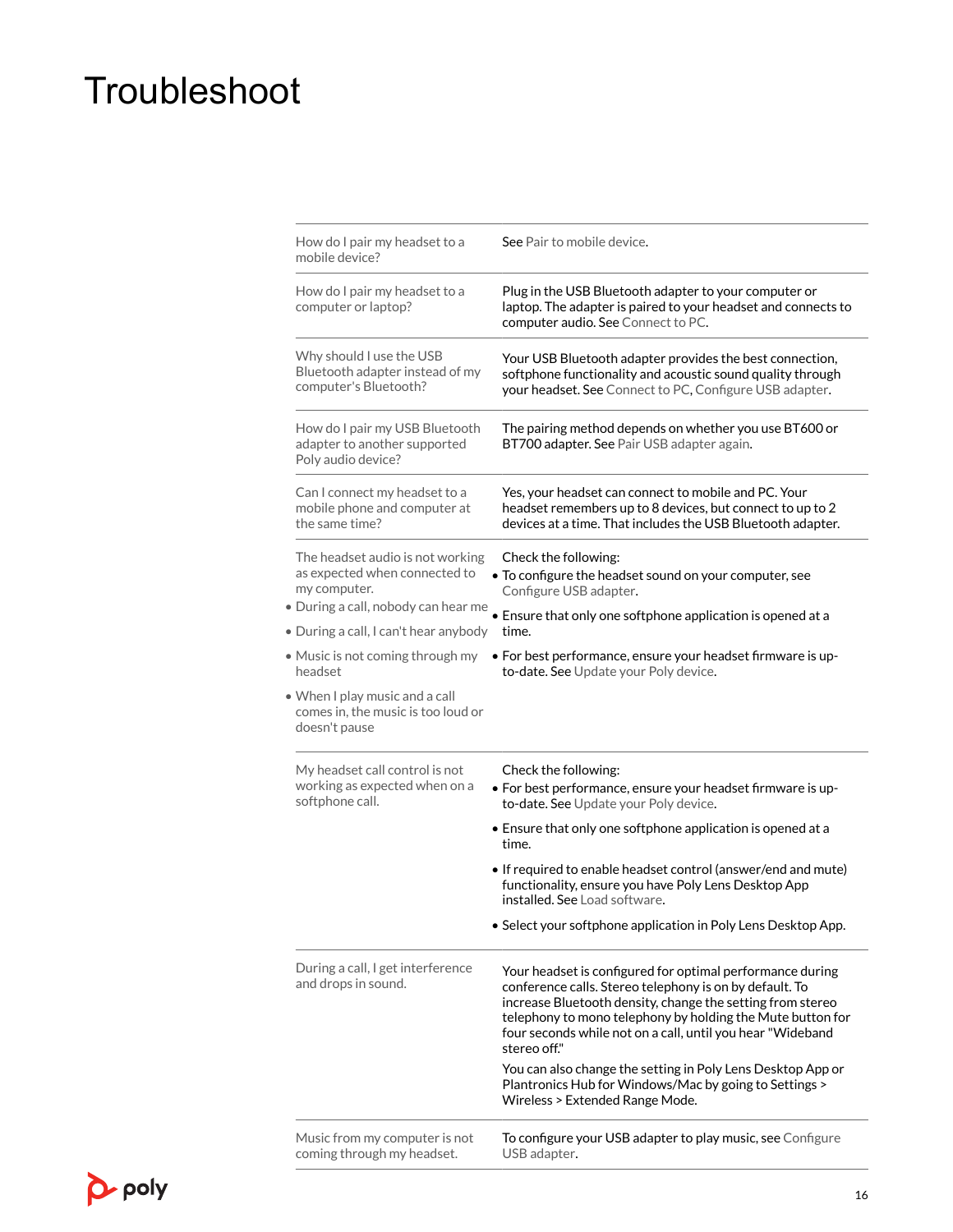| I hear computer audio through<br>my headset. How do I switch<br>audio back to my computer's<br>internal speaker?                        | To switch audio back to your computer's internal speaker<br>from your headset and adapter, go to your computer audio<br>settings and change your output device, or simply unplug<br>your Bluetooth adapter. |
|-----------------------------------------------------------------------------------------------------------------------------------------|-------------------------------------------------------------------------------------------------------------------------------------------------------------------------------------------------------------|
| On my Mac, if I'm listening to<br>streaming audio and take off the<br>headset, iTunes starts playing<br>when I put the headset back on. | This is a known issue. Turn off play/pause setting in the<br>sensors tab of Plantronics Hub for Windows/Mac or Poly<br>Lens App.                                                                            |
| When I play music and a call<br>comes in, the music is too loud or<br>doesn't pause.                                                    | To configure your USB adapter to play music, see Configure<br>USB adapter.                                                                                                                                  |
| The headset talk time is not<br>accurate.                                                                                               | Charge the headset fully to reset the accuracy of the talk<br>time prompts.                                                                                                                                 |
| I hear an echo when not on a call.                                                                                                      | Check and see if OpenMic is on by pressing the red mute<br>button on the boom when you are not on a call. Our exclusive<br>OpenMic feature lets you control the level of ambient noise<br>you hear.         |